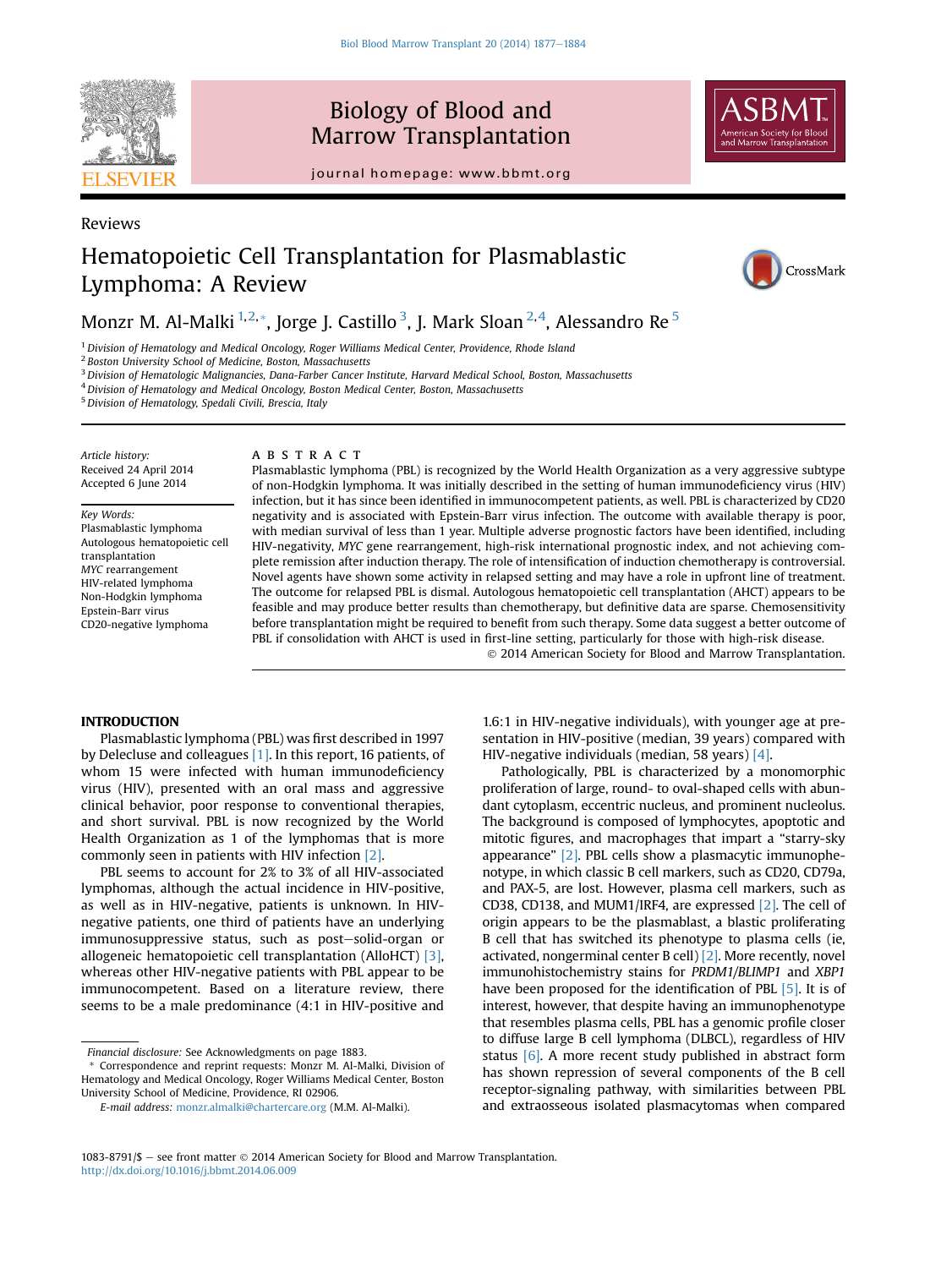with DLBCL [\[7\]](#page-6-0). These disparate results likely reflect an inherent heterogeneity within PBL.

PBL has been associated with Epstein-Barr virus (EBV) infection, as EBV-encoded RNA can be detected using an in situ hybridization technique in the PBL cells in 80% of HIV-positive and 46% of HIV-negative patients  $[4]$ . More recently, MYC gene rearrangements have been identified in 40% to 50% of patients with PBL and appear to confer a worse prognosis  $[8,9]$ . The mechanisms behind the development of MYC gene rearrangement in PBL have not been elucidated, as other lymphomas associated with MYC gene rearrangements, such as Burkitt lymphoma and double-hit lymphomas, typically show a germinal center B cell profile [\[10,11\].](#page-6-0) Finally, PBL must be differentiated from other CD20-negative lymphoproliferative disorders, such as plasmablastic myeloma, anaplastic lymphoma kinase-positive DLBCL, plasmablastic microlymphoma arising from human herpesvirus 8-positive multicentric Castleman's disease, and primary effusion lymphoma [\[12\]](#page-6-0). Selected features of PBL and differential diagnoses are shown in Table 1.

Clinically, PBL presents with advanced clinical stage in approximately 60% of the patients, regardless of HIV status. The oral cavity, however, seems to be involved in a higher proportion of patients with HIV infection [\[4\]](#page-6-0). PBL has predilection for extranodal disease in the gastrointestinal tract, bone, or skin. PBL can also present in sanctuary sites, such as the central nervous system or testicles, and 30% of patients have bone marrow involvement at the time of diagnosis.

PBL is characterized by poor outcomes. In a retrospective study including 51 HIV-positive PBL patients, the median progression-free (PFS) and overall survival (OS) were 6 and 11 months, respectively, regardless of intensity of therapy [\[13\].](#page-6-0) In a univariate analysis, factors affecting survival were achieving complete remission (CR), performance status, clinical stage, MYC gene rearrangements, and International Prognostic Index. A German study also identified short survival (median OS of 4 months) in patients with HIVassociated PBL [\[14\].](#page-6-0) More recent studies have reported higher response rates and longer OS in PBL patients [\[15-17\]](#page-6-0). Outcome data on HIV-negative patients are sparse. A literature review showed a median OS of 9 months; CR after induction chemotherapy was the only factor associated with improved outcomes [\[3\]](#page-6-0). Another review showed that HIVnegative but immunosuppressed PBL patients had a worse outcome than immunocompetent PBL patients [\[18\]](#page-6-0).

The optimal treatment of PBL has not been identified. Attempts at curative therapy are often complicated by challenges associated with delivering chemotherapy to immunocompromised patients. Given that immunocompetent patients may also have PBL, approaches must be highly customized for individual patients. Prospective studies to define a standard of care are lacking. The majority of what is known about treating this aggressive neoplasm comes from case reports and retrospective case series. The most relevant of these are reviewed here.

Because PBLs are nearly always CD20-negative, there is no role for anti-CD20 monoclonal antibody therapy. Multiagent chemotherapy is typically attempted as first-line therapy. A 10-year retrospective review by the AIDS Malignancy Consortium of 19 newly diagnosed PBL patients treated with a variety of regimens, including CHOP (cyclophosphamide, hydroxydaunorubicin, vincristine, and prednisone), showed a 1-year survival of 67% [\[15\].](#page-6-0) Although CHOP is often given, there is a suggestion that more aggressive therapy leads to better outcomes. For example, Barta et al. presented a pooled analysis of 1546 patients with HIV-associated non-Hodgkin lymphoma (NHL), demonstrating improved OS with infusional EPOCH (etoposide, prednisone, vincristine, doxorubicin, cyclophosphamide) [\[19\]](#page-6-0). PBL, identified only as "other histology" in this paper, constituted only 6% of the patients [\[19\].](#page-6-0)

In the largest case series of HIV-positive PBL, the majority of patients received CHOP, whereas 37% were given more intensive regimens, such as EPOCH [\[13\].](#page-6-0) Although the complete response rate was 66%, the majority of patients relapsed and ultimately died of their disease. The median PFS was 6 months and median OS was 11 months [\[13\]](#page-6-0). In this case series and another review  $[20]$ , the use of regimens more intensive than CHOP did not provide apparent PFS or OS benefits.

Nevertheless, the preference for more aggressive therapy has been advocated by the National Comprehensive Cancer Network guidelines, which state, "standard CHOP is not adequate therapy." The National Comprehensive Cancer Network suggests modified CODOX-M/IVAC (cyclophosphamide, vincristine, doxorubicin, methotrexate/ifosfamide, etoposide, cytarabine), dose-adjusted EPOCH, or HyperCVAD (hyperfractionated cyclophosphamide, vincristine, doxorubicin, dexamethasone alternating with methotrexate and cytarabine) as primary therapy. The evidence supporting these recommendations arises from single-center case series [\[21\]](#page-6-0). The MD Anderson group has demonstrated a 38% 5-year OS in PBL patients; approximately one half received Hyper-CVAD [\[16\]](#page-6-0). Given the well-established record of doseadjusted EPOCH in HIV-associated NHL, this has become the first-line treatment of choice for most clinicians [\[22,23\]](#page-6-0). A phase II clinical trial (CTSU 9177) by the Southwest Oncology Group is attempting to study this regimen in a prospective manner in the setting of HIV-related NHL [\[24\]](#page-6-0).

Relapsed disease is highly problematic. From AIDS Malignancy Consortium data, Noy et al. reported that long-term

| Table 1        |  |
|----------------|--|
| Differential I |  |

 $-11$ 

------<br>Differential Diagnosis of PBL

| Diagnosis                | DLBCL                    | <b>PBL</b>                            | PEL       | $ALK+DLECL$ | HHV8+ LBCL | <b>PCM</b>               |
|--------------------------|--------------------------|---------------------------------------|-----------|-------------|------------|--------------------------|
| Association with HIV     | $^{++}$                  | $^{+++}$                              | $+++$     |             |            |                          |
| Immunocompetent patients | $+++$                    | $+/-$                                 | $+/-$     |             | $+/-$      | $^{++}$                  |
| CD20 expression          |                          | $\hspace{1.0cm} \rule{1.5cm}{0.15cm}$ | $+/-$     | -           | $+1-$      |                          |
| Plasma cell markers      | $+/-$                    | $^{+}$                                | $^+$      |             | ÷          | ∸                        |
| Ki67 expression          | Intermediate             | High                                  | High      | High        | High       | Low                      |
| Association with EBV     | $5 - 15%$                | 80%                                   | 90%       |             |            |                          |
| Association with HHV8    | $\overline{\phantom{0}}$ | $\overline{\phantom{m}}$              | 100%      | -           | 100%       | $\overline{\phantom{a}}$ |
| Other                    |                          | Oral cavity                           | Effusions | $ALK+$      | KS. MCD    | <b>CRAB</b>              |

PEL indicates primary effusion lymphoma; ALK, anaplastic lymphoma kinase; HHV8, human herpesvirus 8; DLBCL, Diffuse large B cell lymphoma; LBCL, large B cell lymphoma; PCM, plasma cell myeloma; KS, Kaposi sarcoma; MCD, multicentric Castleman disease; CRAB, hypercalcemia, anemia, renal dysfunction, bone lytic lesions.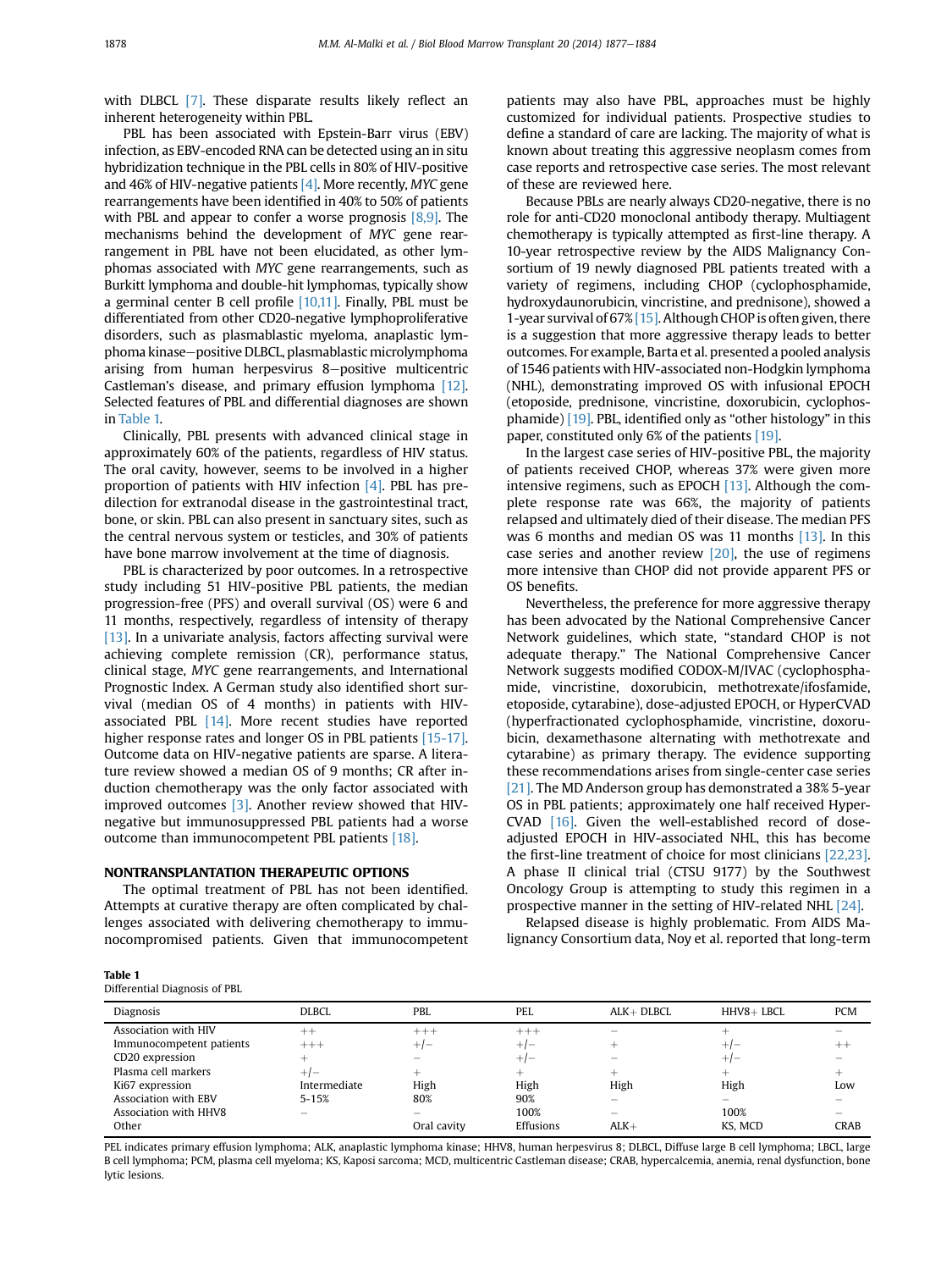<span id="page-2-0"></span>survival in patients with relapsed or refractory disease is possible but rare [\[15\].](#page-6-0) Autologous hematopoietic cell transplantation (AHCT) is felt to offer the best chance of cure and should be pursued in patients with chemosensitive disease who are candidates for high-dose therapy. Bortezomib is a proteasome inhibitor with activity in multiple myeloma and certain subtypes of NHL. There is growing evidence that it is an active agent in relapsed PBL. Several case reports describe prompt responses to bortezomib, even in highly refractory patients [\[25-28\].](#page-6-0) Bortezomib has been safely combined with rituximab, cyclophosphamide, hydroxydaunorubicin, vincristine, and prednisone (R-CHOP) in clinical trials for specific subtypes of DLBCL [\[29\]](#page-6-0) and may be an appealing choice for development in PBL. CD30 expression can be found in approximately 30% of PBL [\[30-32\]](#page-6-0). A case report showed that the anti-CD30 antibody-drug conjugate brentuximab vedotin can have activity against PBL [\[33\]](#page-6-0), and may be a reasonable option for patients with CD30-positive relapsed PBL who are not suitable for more aggressive therapy.

TRANSPLANTATION THERAPE EVENTS OF THEFTHERAPE THERAPE THE PARMA trial made high-dose antitumor chemotherapy and AHCT the standard of care for relapsed chemo-sensitive HIV-negative NHL <a>[\[34\]](#page-6-0)</a>. Several other randomized trials have corroborated this finding [\[35,36\]](#page-6-0). Moreover, AHCT has been used to consolidate initial therapy in patients with poor prognostic features CR1 [\[37-39\]](#page-6-0). Recently, after the introduction of combination antiretroviral therapy (cART), the role of AHCT in HIV-positive patients with NHL has been entertained and has been shown to be feasible [\[40-45\]](#page-6-0). No randomized trials have been reported or conducted in the setting of PBL, and none are likely to be conducted because of the rarity of the disease and the heterogeneity of treatment. Most of the data have been extrapolated from larger phase II trials, retrospective analysis of individual center's experience, or case reports of subtype of DLBCL.

A preliminary data report from the center for International Blood and Marrow Transplant Research (CIBMTR) indicates 20 patients who received a first AHCT for PBL in CR1 or CR2 between 2001 and 2012 are registered with the CIBMTR. HIV status was not reported. Median age at transplantation was 55 (range, 32 to 76). Eleven of 20 (55%) patients underwent transplantation in CR1. Relapse data were not reported, but 1-year and 3-year OS rates were 69% (95% confidence interval [CI], 48% to 87%) and 45% (95% CI, 21% to 71%), respectively. (CIBMTR unpublished data)

# AHCT IN REFRACTORY OR RELAPSED PBL<br>HIV-positive Patients with PBL

In refractory or relapsed HIV-related lymphoma in general, including HIV-positive patients with PBL, treatment was considered mainly palliative with some rare cases of longterm survival. Median survival of patients with HIV-related lymphoma in the pre-cART era was 2.1 months in 1 Italian cohort [\[46\]](#page-7-0), but better results have been reported since the inclusion of cART into treatment regimens [\[47-49\]](#page-7-0). In a retrospective analysis of 70 chemotherapy-treated HIV-positive patients with PBL between 1997 and 2009, the median OS for patients with refractory disease was 3.5 months [\[20\]](#page-6-0).

Although the use of cART in HIV-positive patients with PBL did not seem to confer a survival advantage in 1 study [\[13\],](#page-6-0) another retrospective analysis [\[20\]](#page-6-0) showed a statistical trend towards improved survival. In the Italian cooperative group's experience [\[17\],](#page-6-0) there was a trend towards a better

| Ref                          |                |   |                             |                    | Total PBL, n Median Age Gender Disease Status at CD4 Cell/nL |                         |                        | Conditioning CART during ASCT                                                                                                                                                                                                 | Engraftment,        | TRM, %      | PFS, %                                      | OS, % | Follow-up, mo |
|------------------------------|----------------|---|-----------------------------|--------------------|--------------------------------------------------------------|-------------------------|------------------------|-------------------------------------------------------------------------------------------------------------------------------------------------------------------------------------------------------------------------------|---------------------|-------------|---------------------------------------------|-------|---------------|
|                              | ASCT, n        |   |                             |                    | (Range), yr (M/F) Transplantation at ASCT                    |                         | Regimen, n             |                                                                                                                                                                                                                               | Median (Range), d   |             |                                             |       |               |
| Gabarre et al. [40]          | $\overline{1}$ | ž | $37 (27-53)$ M = 11 CR = 8  |                    |                                                              | 300 (77-534) TBI/CY     |                        | Yes                                                                                                                                                                                                                           | $N = 12(7 - 14)$    | None        | 29                                          | 36    | 38            |
|                              |                |   |                             | $F = 3$            | $PR = 3$                                                     |                         | milMel                 | Short interruption                                                                                                                                                                                                            | $P = 11(5-21)$      |             |                                             |       |               |
|                              |                |   |                             |                    | $RD = 3$                                                     |                         | BEAM                   |                                                                                                                                                                                                                               |                     |             |                                             |       |               |
| Krishnan et al. $[41-43]$ 32 |                |   | 42 (11-68) $M = 29$ CR1 =   |                    |                                                              | $156(25-1064)$ CBV = 28 |                        | Yes                                                                                                                                                                                                                           | $N = 10 (5 - 19)$   |             | 6; Cardiac 81 at 2 yr 80 at 2 y $47(7-107)$ |       |               |
|                              |                |   |                             | $F = 3$            | $CS = 28$                                                    |                         |                        | $IBI-based = 4$ 50% short interruption                                                                                                                                                                                        | $P = NR$            | NDS         |                                             |       |               |
| Re et al. [44,58]            | 27             |   | 39 $(28-59)$ M = 43 CR = 24 |                    |                                                              | 190 (88-561)            | <b>BEAM</b>            | Yes                                                                                                                                                                                                                           | $N = 10(8-14)$      | None        | 76                                          | 74.6  | 45 (4-70)     |
|                              |                |   |                             | $F = 7$ PR = 2     |                                                              |                         |                        | 7 short interruption                                                                                                                                                                                                          | $P = 12 (8 - 120)$  |             |                                             |       |               |
|                              |                |   |                             |                    | $RD =$                                                       |                         |                        |                                                                                                                                                                                                                               |                     |             |                                             |       |               |
| Serrano et al. [61]          | F              |   | 43 (31-61) $M = 14$ CR1 =   |                    | 6                                                            | $186(72-325)$ BEAM = 16 |                        | Yes                                                                                                                                                                                                                           | $N = 12.5 (9 - 33)$ | 11; MDS     | 55                                          | 67    | 36.5          |
|                              |                |   |                             |                    | $NR = 3$ $CR2 = 9$                                           |                         | $IBI-based = 1$        |                                                                                                                                                                                                                               | $P = NR$            | MOF         |                                             |       |               |
|                              |                |   |                             |                    | $PR = 2$                                                     |                         |                        |                                                                                                                                                                                                                               |                     |             |                                             |       |               |
| Balsalobre et al. [45,59] 68 |                |   | 41 (29-62) $M = 56$ CR1 =   |                    | $\frac{6}{5}$                                                | 162 (8-1159)            | BEAM = $65$ Yes in 95% |                                                                                                                                                                                                                               | $N = 11 (8-36)$     |             | 4.4 at 3 mo 56.5 at 3 yr 61 at 3 yr 32      |       |               |
|                              |                |   |                             | $F = 12$ $CS = 44$ |                                                              |                         |                        | TBI-based = 3 22.5% short interruption $P = 14 (6-455)$                                                                                                                                                                       |                     | 7.5 at 1 yr |                                             |       |               |
|                              |                |   |                             |                    | $RD = 8$                                                     |                         |                        |                                                                                                                                                                                                                               |                     |             |                                             |       |               |
|                              |                |   |                             |                    |                                                              |                         |                        | M indicates male; F, female; NR, not reported; PR, partial remission; RD, refractory disease; TBI, total body irradiation; CY, cyclophosphamide; MeI, melphalan; N, neutrophil; P, platelet; CS, chemosensitive disease; CBV, |                     |             |                                             |       |               |

Table 2

Transplantation Experience in HIV-Positive Patients with Lymphoma

Transplantation Experience in HIV-Positive Patients with Lymphoma

cyclophosphamide, BNCU, and VP16; MDS, myelodysplastic syndrome; MOF, multiorgan failure. cyclophosphamide, BNCU, and VP16; MDS, myelodysplastic syndrome; MOF, multiorgan failure Personal communications. Personal communications IΣ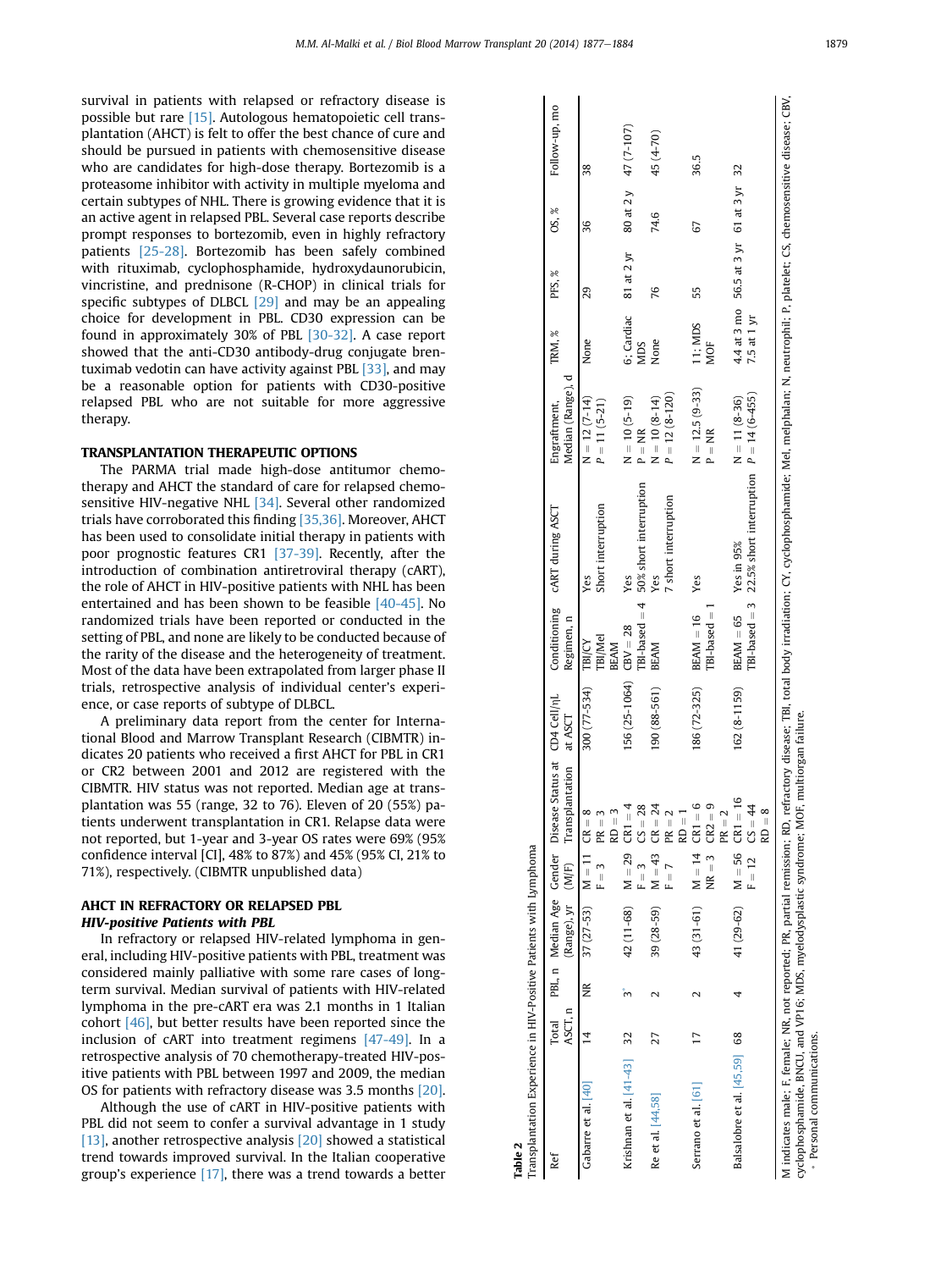| Patient<br>No. [Ref] | Age, yr | Gender | Stage at<br>Relapse | Induction/Salvage<br>Chemotherapy | Disease Status<br>at ASCT | Conditioning | Response<br>after ASCT | Survival after<br>ASCT, mo |
|----------------------|---------|--------|---------------------|-----------------------------------|---------------------------|--------------|------------------------|----------------------------|
| 1 [58]               | 43      | M      | IV A                | CHOP14 (RD) ESHAP                 | PR                        | <b>BEAM</b>  | CR                     | $79+$                      |
| 2[58]                | 53      | M      | IV A                | CHOP21/IEV                        | PR                        | <b>BEAM</b>  | PR                     | 6 (died, PD)               |
| 3[58]                | 36      | M      | IV A                | R-CDE <sup>*</sup> /ESHAP         | <b>RD</b>                 | <b>BEAM</b>  | <b>RD</b>              | 4 (died, PD)               |
| 4 [17]               | 30      | M      | IV A                | CHOP21/ESHAP                      | PR                        | <b>BEAM</b>  | CR                     | $36+$                      |
| 5[17]                | 47      | M      | <b>IVA</b>          | CHOP14/ESHAP                      | PR                        | <b>BEAM</b>  | CR                     | $21+$                      |

Table 3 Main Characteristics of Patients with Relapsed/Refractory PBL Who Underwent Transplantation within GICAT and Updated Outcome

ESHAP indicates etoposide, methylprednisolone, high-dose cytarabine, and cisplatin; IEV, ifosphamide, epirubicin, and etoposide; PD, progressive disease; R-CDE, rituximab plus infusional cyclophosphamide, doxorubicin, and etoposide; RD, refractory disease.

\* Treated upfront with rituximab with CD20 positive disease.

prognosis in patients with PBL in the post-cART era as well (3-year OS 25% versus 83%,  $P = .056$ ). In addition to that, CR has been reported in some cases after starting cART [\[50\]](#page-7-0). Furthermore, many relapses have been reported in PBL patients who stopped cART [\[20,51,52\].](#page-6-0) Now, intensive chemotherapy  $[53,54]$  and AHCT  $[40-45]$  are feasible treatment modalities with comparable results to matched HIV-negative patients [\[43,55\].](#page-7-0)

Multiple experiences with AHCT in HIV-positive patients with lymphoma from single centers or cooperative group have been published ([Table 2](#page-2-0)). All have shown the feasibility and safety of the procedure with treatment-related mortality (TRM) in the range of 5% to 10%. In 2 separate matched case control analyses, HIV status did not influence the outcome of AHCT in patients with NHL [\[43,55\].](#page-7-0) Although the opportunistic infections rate was somewhat higher in the HIVpositive group, it did not affect TRM. In almost all patients included in both analyses, cART was continued throughout the procedure, except for short interruptions. Furthermore, immune recovery after AHCT for HIV-related NHL is similar to that observed in HIV-negative patients [\[56,57\].](#page-7-0)

The effectiveness of such therapy (ie, DFS and OS) was not significantly different between HIV-positive and HIVnegative group of patients [\[43,55\]](#page-7-0). In the Italian Cooperative Group on AIDS and Tumors (GICAT) study  $[58]$ , the median OS of patients who did not proceed to AHCT according to study protocol (either due to chemoresistant disease, progression of disease before transplantation, or mobilization failure) was 7 months with a 3-year PFS of 13%, compared with 76% for patients who received a transplant  $(P < .001, \log{\cdot}$  rank test), but this may be because of selection bias. On the other hand, the low relapse rate (12% to 15%) and the plateau in PFS 12 to 18 months after transplantation in multiple reports are encouraging [\[39,40,58\]](#page-6-0). However, the small number of patients, and, in particular, PBL patients (Table 3), precludes any firm conclusions.

In a registry-based analysis from the European Group for Blood and Marrow Transplantation (EBMT), 8% of patients with NHL had PBL [\[59\].](#page-7-0) Age older than 50 years was associated with higher TRM. On the other hand, histology consistent with PBL, delayed referral to AHCT, and not being in CR at the time AHCT were associated with higher risk of disease relapse.

Some case reports have been presented in the literature describing cases of HIV-positive patients with PBL, in particular with mixed results (Table 4). In 1 case report [\[51\]](#page-7-0), authors suggested that demonstration of an IgH/MYC fusion, which was shown in multiple retrospective analyses to confer poor prognosis in PBL [\[8,13,20\],](#page-6-0) might account for the rapid proliferation, aggressive clinical course, and poor outcome despite the use of AHCT in relapse settings. It was postulated that AHCT earlier in the course of disease might have overcome this adverse feature.

The Moffitt Cancer Center presented a single-institution experience on 9 consecutive HIV-negative patients diag-nosed with PBL between 1999 and 2010 [\[18\].](#page-6-0) The median age at diagnosis was 58 years (range, 46 to 67 years). Five of 9 patients (55%) had an age-adjusted International Prognostic Index (aaIPI)  $\geq$  2. Seven of 9 (78%) patients received CHOP. Four of them received rituximab, 1 patient for EBVreactivation after AlloHCT, and 3 others for no reported reason. Two of 9 patients (22%) were treated with Hyper-CVAD regimen. Seven (78%) patients achieved CR with chemotherapy. One patient had partial response adequate for AHCT consolidation and 1 required additional therapy. The overall response rate was 89%. Four patients (44%) with an aaIPI  $\geq$  2 underwent AHCT after achieving CR1 [\(Table 5](#page-4-0)). The median OS was not reached at the time of report.

Authors of this article also presented a literature review on 70 HIV-negative PBL patients [\[18\]](#page-6-0). Sixty percent of

|  | Case Reports of Relapsed HIV-Positive Patients with PBL and Their Reported Outcome in Literature |  |  |  |
|--|--------------------------------------------------------------------------------------------------|--|--|--|

| Patient<br>No. [Ref] | Age, yr | Gender<br>(M/F) | Stage aaIPI |   | CD4 Count before<br>ASCT Cell/micL | Induction<br>Regimen/<br>Salvage Tx     | Disease Status<br>before ASCT | Conditioning<br>Regimen | Disease Status Outcome<br>after ASCT |         | OS at Last<br>Follow-up, mo |
|----------------------|---------|-----------------|-------------|---|------------------------------------|-----------------------------------------|-------------------------------|-------------------------|--------------------------------------|---------|-----------------------------|
| 1 [21]               | 36      | M               | IV          | 4 | 167                                | CHOP X8<br>PD: DHAP                     | CR <sub>2</sub>               | <b>BCNU/CY</b>          | <b>CR</b>                            | A-NED   | 25                          |
| 2[51]                | 36      | M               | IE          |   | 192 (on diagnosis)                 | CHOP<br>PD: IVAC                        | PR <sub>2</sub>               | <b>CBV</b>              | <b>CR</b>                            | PD 4 mo | -14                         |
| 3 [52]               | 51      | M               | IE          | 2 | 100                                | <b>CHOP/RT</b><br>PD: mESHAP<br>and ICE | PR <sub>2</sub>               | <b>MEAM</b>             | <b>CR</b>                            | A-NED   | 16                          |

Tx indicates treatment; DHAP, dexamethasone, high-dose cytarabine, and cisplatin; A-NED, alive with no evidence of disease; IVAC, ifosfamide, etoposide, and cytarabine; RT, radiation; mESHAP, modified etoposide, methylprednisolone, high-dose cytarabine, and cisplatin; ICE, ifosfamide, carboplatin, and etoposide; MEAM, MCNU, etoposide, cytarabine, and melphalan.

R-CHOP: rituximab, cyclophosphamide, hydroxydaunorubicin, vincristine, and prednisone.

Table 3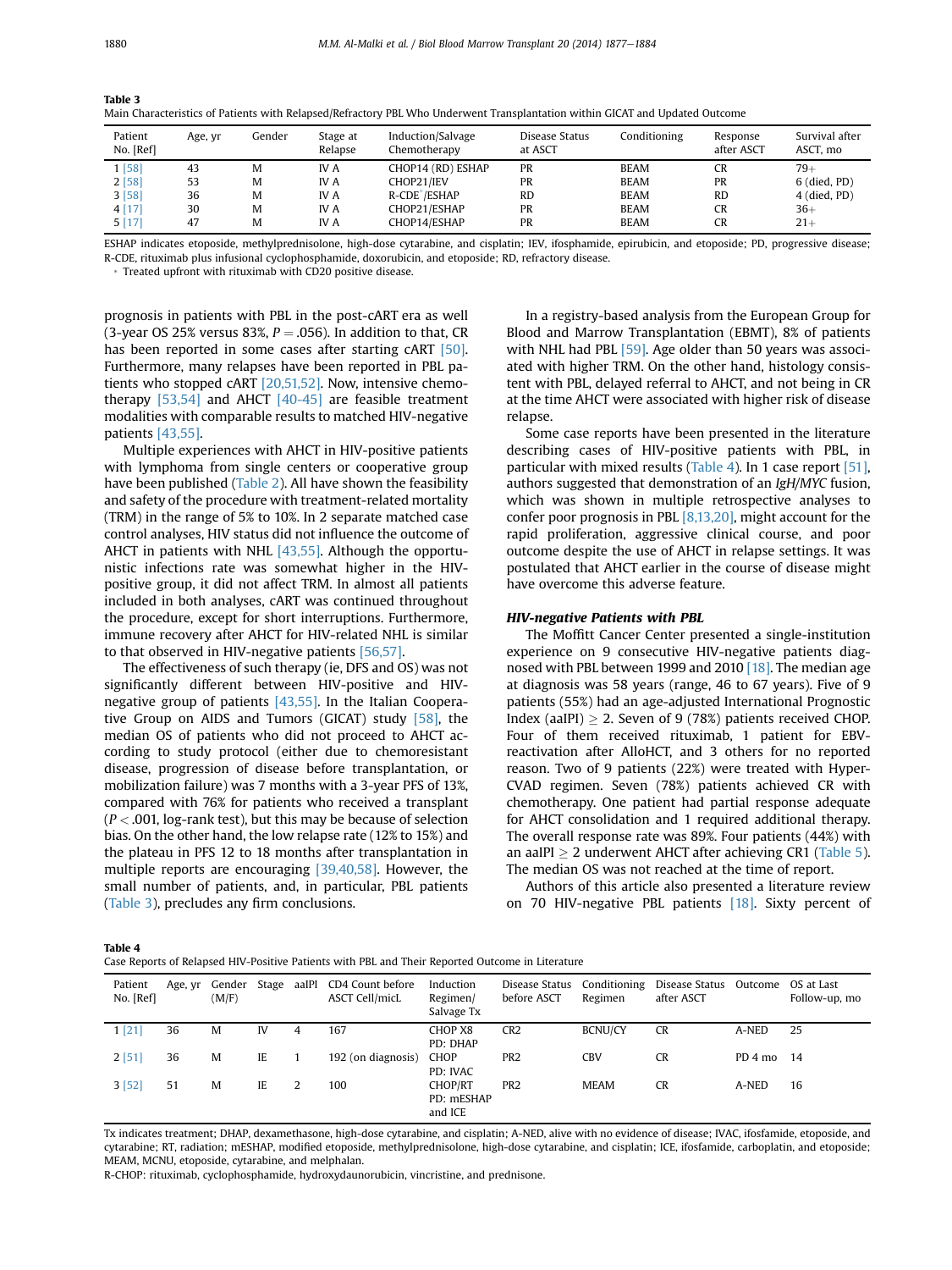<span id="page-4-0"></span>Table 5 ------ -<br>Case Reports of HIV-Negative Patients with PBL and Their Reported Outcome in Literature

| Patient<br>No. [Ref] | Age,<br>Vľ | Gender<br>(M/F) | Stage      | Immune Status                           | aaIPI | <b>Induction Regimen</b>                                      | Disease<br>Status<br>before AHCT | Conditioning<br>Regimen | Disease<br>Status<br>after AHCT | DFS after<br>AHCT, mo | OS at Last<br>follow-up, mo |
|----------------------|------------|-----------------|------------|-----------------------------------------|-------|---------------------------------------------------------------|----------------------------------|-------------------------|---------------------------------|-----------------------|-----------------------------|
| 1[18,21]             | 23         | M               | IV         | Competent                               | 2     | HyperCVAD $\times$ 2<br>PD: IVAC $\times$ 3                   | PR <sub>2</sub>                  | <b>BEAM</b>             | <b>CR</b>                       | 5                     | 12 (died)                   |
| 2[18,75]             | 57         | M               | IV         | Cardiac<br>transplant<br>(cyclosporine) | 2     | Cyclosporine w/d<br>C <sub>V</sub> /MTX<br>PD: ICE $\times$ 3 | PR <sub>2</sub>                  | Chemo-based             | <b>PD</b>                       | PD                    | $6$ (died)                  |
| 3[18]                | 63         | F               | IV         | Competent                               | 5     | HyperCVAD $\times$ 4                                          | CR <sub>1</sub>                  | <b>BEAM</b>             | <b>CR</b>                       | 2                     | 13.3 (died)                 |
| 4[18]                | 60         | F               | IV         | Competent                               | 3     | HyperCVAD $\times$ 4                                          | PR <sub>1</sub>                  | <b>BEAM</b>             | <b>CR</b>                       | 14                    | 36.5 (died)                 |
| 5[18]                | 64         | M               | <b>IIE</b> | Competent                               | 2     | $R$ -CHOP $\times$ 6                                          | CR <sub>1</sub>                  | <b>BEAM</b>             | <b>CR</b>                       | A-NED                 | 25.3                        |
| 6[18]                | 67         | M               | IV         | Competent                               | 3     | CHOP $\times$ 1<br>$R$ -CHOP $\times$ 5                       | CR <sub>1</sub>                  | <b>BEAM</b>             | <b>CR</b>                       | A-NED                 | 46.7                        |
| 7 [60]               | 36         | M               | IV         | Competent                               | 2     | ProMACE/CytaBOM                                               | CR <sub>1</sub>                  | <b>BEAM</b>             | <b>CR</b>                       | <b>NR</b>             | 16.9 (died)                 |
| 8[60]                | 52         | F               | II         | Competent                               | 1     | CHOP $\times$ 6<br>PD: MiniBEAM                               | PR <sub>2</sub>                  | $Cv-TBI$                | <b>CR</b>                       | 2.5                   | 17.2 (died)                 |
| 9[60]                | 50         | M               | $\rm II$   | Competent                               | 0     | CHOP: RD<br>MiniBEAM: RD<br>ICE                               | RD/CR1                           | <b>BEAM</b>             | PD                              | PD                    | 14 (died)                   |

W/d indicates withdrawal; MTX, methotrexate; R-CHOP, rituximab, cyclophosphamide, hydroxydaunorubicin, vincristine, and prednisone; ProMACE/CytaBOM, cyclophosphamide, doxorubicin, etoposide cytozar, bleomycin, vincristine, methotrexate and prednisone.

patients were treated with CHOP or a CHOP-like regimen. Two patients with primary refractory disease (Table 5) received AHCT and survived 6 and 12 months. The median OS was 9 months. The authors concluded that age, extranodal disease, and immunosuppression were adverse prognostic features associated with poor outcome. The authors attributed the improved outcome in their single institutional experience in comparison with historical data to the upfront utilization of AHCT in patients with high-risk disease.

Some case reports have been presented in literature describing the feasibility of AHCT in HIV-negative PBL (Table 5). In 1 case series  $[60]$ , association with TP53 gene deletion and activated B cell phenotype were proposed as possible mechanisms for PBL chemoresistance and poor outcome.

## AHCT CONSOLIDATION IN CR1 FOR HIGH-RISK PBL

Multiple studies have reported that up to 60% of patients with relapsed or refractory lymphoma in general will progress before reaching AHCT [\[34,44,58,61\].](#page-6-0) Furthermore, the outcome of patients with relapsed or refractory PBL is very poor [\[12,13,20\].](#page-6-0) Because the outcome is significantly superior in patients with relapsed NHL who received AHCT compared with those who did not [\[35-37,58\],](#page-6-0) it seems rational to explore the use of AHCT earlier in the course of disease, at least in the subgroup of patients with high-risk disease.

In an EBMT registry study [\[59\],](#page-7-0) some NHL histologies (eg, plasmablastic) have increased risk of relapse compared with DLBCL (relative risk, 3.4; 95% CI, 1.1 to 10.4;  $P = .03$ ) and possible tendency for poorer survival. It was suggested that AHCT in CR1 could be of benefit to this subset of patients. Another study showed poor clinical outcome of patients with relapsed PBL histology compared with standard DLBCL histologies (centroblastic and immunoblastic) even to AHCT in CR2 (median OS of 14 months compared with not reached, with 5-year survival of 57% in other histologies,  $P = .002$ ) [\[60\]](#page-7-0). Moreover, the International Prognostic Index has been reported as a useful prognostic factor in patients with HIVpositive and HIV-negative lymphoma  $[62-64]$ , and specifically for PBL, as well  $[13]$ . Furthermore, in previous investigational experiences, an aaIPI more than 1 or 2 (in some trials) has been used as an eligibility criterion for consolidation therapy with AHCT for patients in both groups in CR1 [\[39,42,61,65\].](#page-6-0)

GICAT presented an interim analysis of a phase II multicenter trial of early consolidation with AHCT in HIV-positive patients with NHL [\[66\]](#page-7-0) and later published their experience specifically in HIV-positive patients with PBL [\[17\]](#page-6-0). Twenty newly diagnosed HIV-positive patients with aggressive NHL and an aa-IPI of 2 or 3 were enrolled in this study between 2007 and 2012. The induction therapy used in this protocol was CHOP  $\pm$  rituximab. Peripheral stem cell collection with high-dose cyclophosphamide and granulocyte colony-stimulating factor was initiated when chemosensitivity was confirmed. All patients received cART during the entire treatment program. At the time of presentation, 10 patients of the entire group underwent AHCT. The procedure was well tolerated; there were no transplantation-related deaths. All patients who underwent transplantation were alive and free of progression after a median follow-up of 43 months (range, 4 to 58 months). Four patients in this study had PBL [\[66,17\]](#page-7-0). One patient had prolonged cytopenia during induction therapy and was excluded from study (she is still in CR1 at  $+34$  months). The other 3 patients received transplantation with BEAM (BCNU, etoposide, cytarabine, melphalan) conditioning regimen in CR1, as planned after induction therapy. All of them are alive and in remission at  $+24$ ,  $+19$ , and  $+13$  months ([Table 6\)](#page-5-0). In the entire series, with a median follow-up of 19.5 months (range, 4 to 65), the 2-year PFS and OS were 73% and 76%, respectively ([Figures 1](#page-5-0) [and 2](#page-5-0)).

Two additional HIV-positive patients with high-risk PBL were treated with AHCT as upfront consolidation after induction with CHOP in a GICAT center in Italy, and the results were reported separately [\[17\].](#page-6-0) One patient is still alive in CR at  $+83$  months, but the other progressed and died 4 months after transplantation [\(Table 6\)](#page-5-0).

Comparable to the Italian cooperative group's and the Moffitt Cancer Center's experiences, patients with PBL registered with the CIBMTR were stratified by disease status; 7 of 11 (64%) patients who underwent AHCT in CR1 were alive at most recent follow-up, with a median follow-up of 25 months (range, 4 to 43 months) compared with 4 of 9 (44%) patients who underwent AHCT in CR2 after a median follow-up of 62 months (range, 12 to 104 months). (CIBMTR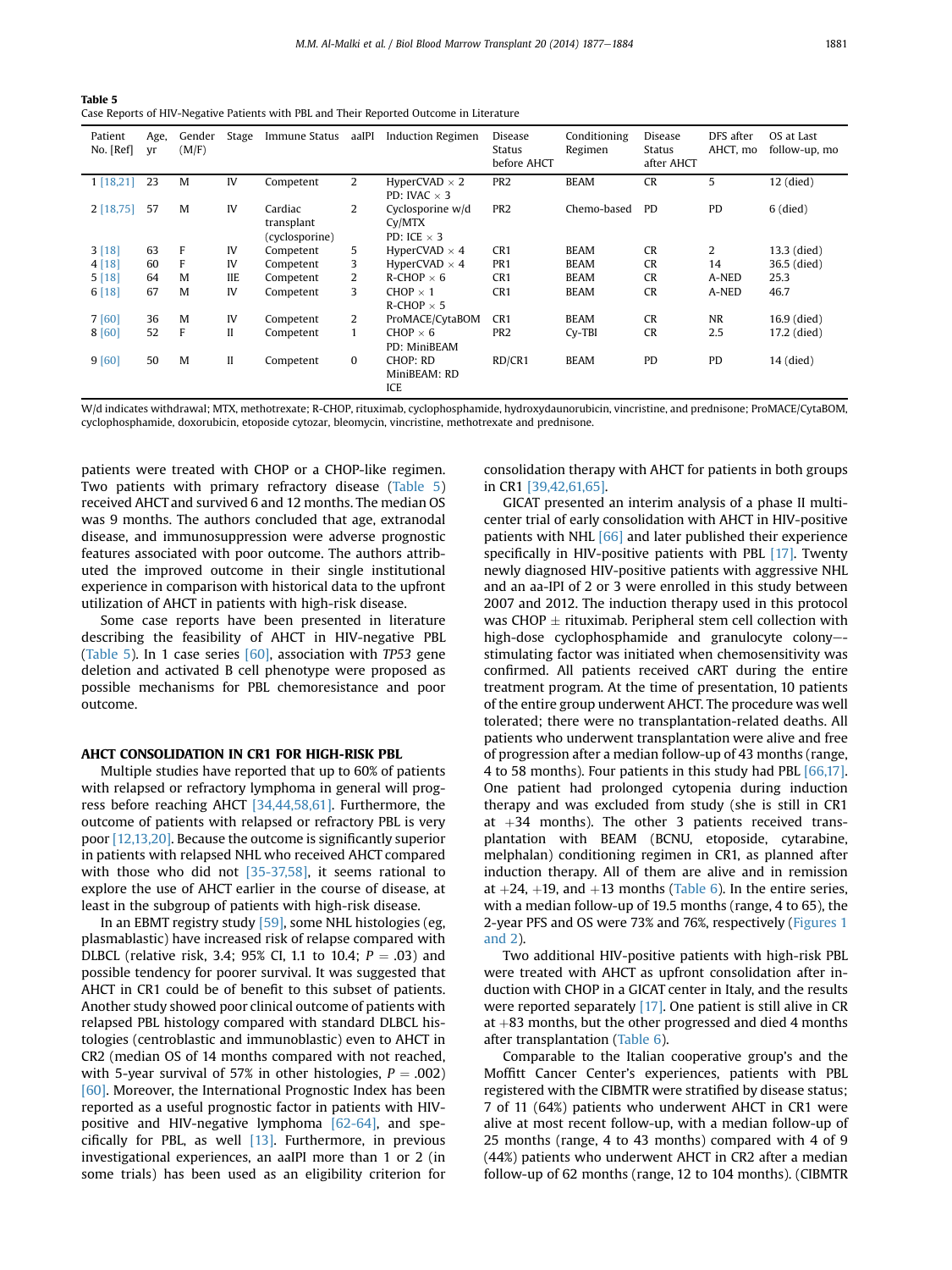| Patient No. [Ref] | Age, yr | Gender | Stage      | Disease Status<br>at ASCT | Induction<br>Chemotherapy | Conditioning | Response<br>after ASCT | Survival after<br>ASCT, mo |
|-------------------|---------|--------|------------|---------------------------|---------------------------|--------------|------------------------|----------------------------|
| 1[17]             | 36      | M      | <b>IVA</b> | CR1                       | CHOP-21                   | <b>BEAM</b>  | <b>CR</b>              | $83+$                      |
| 2[66]             | 46      | M      | <b>IVA</b> | CR1                       | CHOP-14                   | <b>BEAM</b>  | <b>CR</b>              | $24+$                      |
| 3[66]             | 38      | M      | IV A       | CR1                       | CHOP-14                   | <b>BEAM</b>  | <b>CR</b>              | $19+$                      |
| 4 [66]            | 54      | M      | IV A       | CR1                       | CHOP-14                   | <b>BEAM</b>  | <b>CR</b>              | $13+$                      |
| 5[17]             | 35      | M      | IV B       | CR1                       | CHOP-14                   | <b>BEAM</b>  | PD                     | $4$ (died)                 |

<span id="page-5-0"></span>Table 6 Table 6 Main Characteristics of Patients with PBL and aaIPI of Two or Greater Who Underwent Transplantation in CR1 from GICAT and Their Updated Outcome

unpublished data) However, the number of cases was too small to draw any statistical conclusion.

Ideally, randomized studies must be conducted to establish the merit of AHCT in PBL. Until then, and based on the available data, we propose that PBL patients with the following high-risk features should be considered for consolidation with AHCT in first-line setting: aaIPI score of more than 2, HIVnegative status, MYC gene rearrangement, TP53 gene deletion, or any response to induction chemotherapy other than CR (partial response or refractory disease).

The literature on AlloHCT in HIV-positive patients with NHL in general, and PBL in particular, is considerably more limited compared with AHCT. An early enthusiasm for AlloHCT in patients with HIV infection was tempered by several challenges, casting serious doubts about the feasibility of this curative modality in HIV-positive patients with hematologic malignancies [\[67-69\].](#page-7-0) Among those challenges presented: significant exposure to opportunistic infection, a high incidence of concomitant infections (ie, viral hepatitis), complex drug-drug interactions between antiretroviral and transplantation-related medications, and effect of HIV on T cell number and function, bone marrow microenvironment, and cytokine milieu, all reflecting not only on increased TRM but also on mortality related to HIV-infection itself.

In the pre-cART era, AlloHCT attempts were unsuccessful in the setting of HIV-related malignancies [\[70-72\].](#page-7-0) A retrospective study from the EBMT confirmed the negative outcome in the pre-cART era, but it showed that the introduction of cART improved the OS of patients undergoing AlloHCT [\[71\].](#page-7-0) In a retrospective study of 23 patients with various hematologic malignancies from the CIBMTR [\[72\],](#page-7-0) patients underwent matched sibling ( $n = 19$ ) or unrelated donor ( $n = 4$ ) AlloHCT between 1987 and 2003. The median age at transplantation was 32 years (range, 9 to 43 years). Forty-three percent of patients had NHL. Seventy-eight percent of patients received bone marrow stem cells. Most patients (87%) were conditioned



with myeloablative regimens and 70% of patients received cyclosporine-based graft-versus-host disease (GVHD) prophylaxis with or without methotrexate. Median time to neutrophil engraftment was 16 days (range, 7 to 30 days). Engraftment failure rate was 20%. TRM at 100 days was high at 46% and was likely due to regimen-related toxicity (ie, pulmonary toxicity among patients receiving total body irradiation) and infections. With a median follow-up of 59 months, the cumulative incidence of grade II to IV acute GVHD, chronic GVHD, and survival at 2 years were 30% (95% CI, 14% to 50%), 28% (95% CI, 12% to 48%), and 30% (95% CI, 14% to 50%), respectively. There was a difference in survival in patients who underwent transplantation before and after 1996, after availability of cART. Before 1996, 2 of 14 patients (15%) survived, but after 1996, 4 of 9 patients (45%) survived. This study revealed that reduction of TRM and control of HIV infection together are imperative in carrying out successful AlloHCT in this population.

Because the development of reduced-intensity conditioning regimens has improved the outcomes of AlloHCT in general due to decrease in TRM, its role in the HIV-positive patients remains to be defined. The feasibility of the procedure was demonstrated when a 51-year-old HIV-positive man with PBL and a hematopoietic cell transplant comorbidity index of 4 (high risk) underwent AlloHCT from matched unrelated donor [\[73\]](#page-7-0). He was conditioned with fludarabine, busulfan, and antithymocyte globulin. GVHD prophylaxis included methotrexate and tacrolimus. He was alive at the time of report 2 years after transplantation with no evidence of disease and off immunosuppression. He had grade II acute GVHD and limited grade chronic GVHD. The patient was continued on cART throughout the procedure. His CD4<sup>+</sup> count was 472/ $\mu$ L on day 100 after transplantation.

Currently, a formal study of AlloHCT for treatment of hematologic malignancies in HIV patients by the Blood and Marrow Clinical Trials Network is recruiting [\[74\].](#page-7-0)

There has been no report in the literature describing AlloHCT in HIV-negative PBL patients.



**Figure 1.** Survival after transplantation (10 patients). Figure 2. Survival from study entry (20 patients).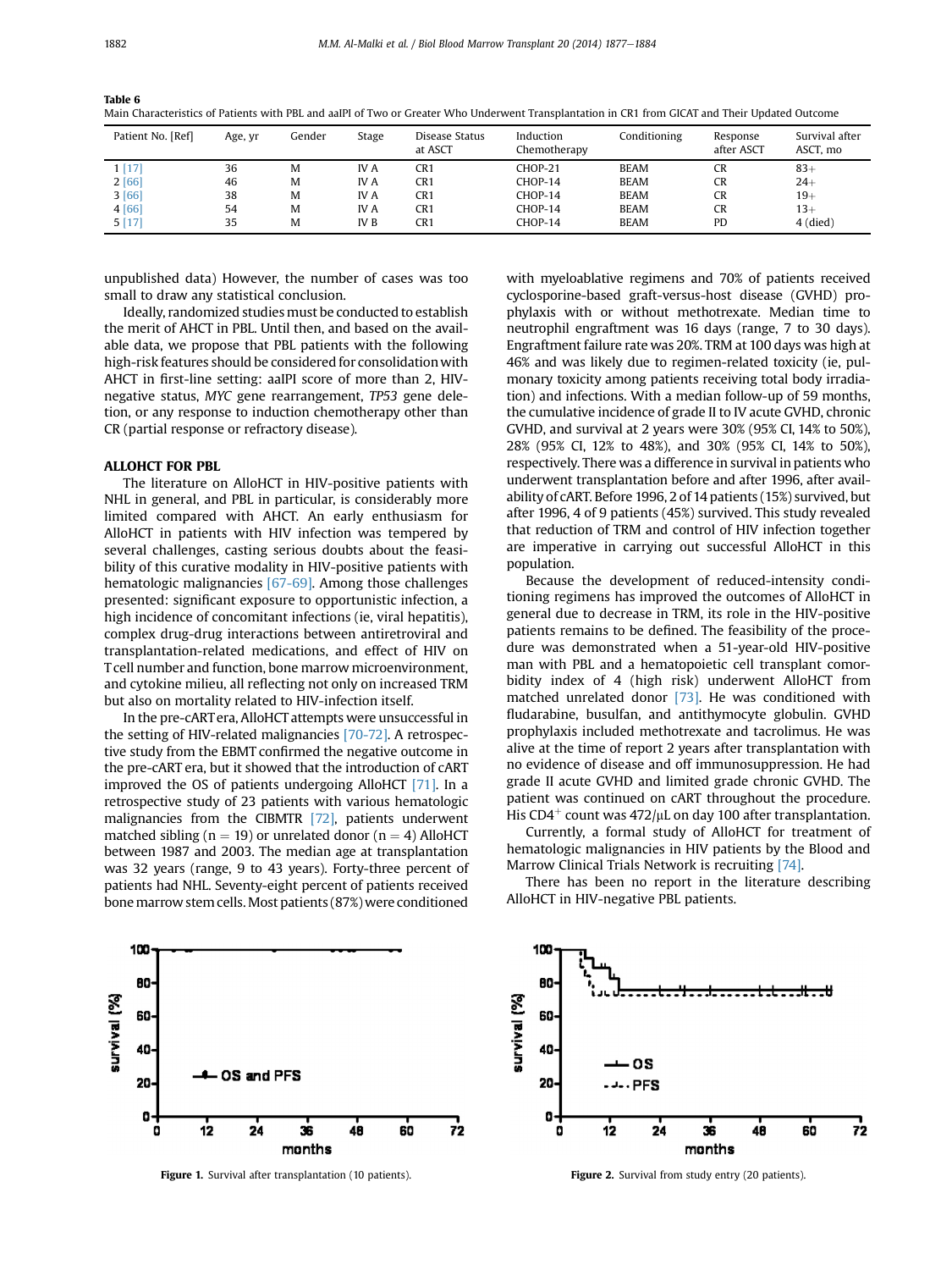<span id="page-6-0"></span>PBL is an aggressive and rare subtype of NHL, often associated with HIV and EBV infections. Results of current available chemotherapy regimens remain poor. Intensification of induction chemotherapy to achieve better results is controversial. AHCT appears to be feasible and possibly beneficial compared with multiagent chemotherapy in the setting of relapsed and refractory disease. With the dismal outcome of salvage chemotherapy and with the large number of patients with progressive disease waiting for transplantation, AHCT in CR1 should be considered, at least in high-risk patients, in an attempt to improve outcome of this disease. Prospective clinical trials are needed; some are ongoing and might help improve our approach to a better treatment.

The authors thank the CIBMTR for providing unpublished data relevant to transplantation in patients with plasmablastic lymphoma from the CIBMTR database. The authors thank Dr. Lubomir Sokol for providing data on patients from the Moffitt Cancer Center in Tampa, FL. The authors thank Dr. Ulrich Jaeger for providing data on patients from the Medical University of Vienna in Vienna, Austria.

Conflict of interest statement: M.M.A, J.J.C, and A.R. report no potential conflicts of interest to be declared; J.M.S. is a consultant for Millennium Pharmaceuticals, the manufacturer of bortezomib (Velcade).

Financial disclosure: The authors declare no competing financial interests.

## **REFERENCES**

- 1. [Delecluse HJ, Anagnostopoulos I, Dallenbach F, et al. Plasmablastic](http://refhub.elsevier.com/S1083-8791(14)00359-0/sref1) [lymphomas of the oral cavity: a new entity associated with the human](http://refhub.elsevier.com/S1083-8791(14)00359-0/sref1) immunodefi[ciency virus infection.](http://refhub.elsevier.com/S1083-8791(14)00359-0/sref1) Blood. 1997;89:1413-1420.
- 2. [Stein H, Harris N, Campo E. Plasmablastic lymphoma. In: Swerdlow S,](http://refhub.elsevier.com/S1083-8791(14)00359-0/sref2) [Campo E, Harris N, et al., editors.](http://refhub.elsevier.com/S1083-8791(14)00359-0/sref2) WHO Classification of Tumors of the [Hematopoietic and Lymphoid Tissues](http://refhub.elsevier.com/S1083-8791(14)00359-0/sref2), 4th ed. Lyon, France: IARC; 2008. [p. 256-257.](http://refhub.elsevier.com/S1083-8791(14)00359-0/sref2)
- 3. [Castillo JJ, Winer ES, Stachurski D, et al. HIV-negative plasmablastic](http://refhub.elsevier.com/S1083-8791(14)00359-0/sref3) [lymphoma: not in the mouth.](http://refhub.elsevier.com/S1083-8791(14)00359-0/sref3) Clin Lymphoma Myeloma Leuk. 2011;11: [185-189](http://refhub.elsevier.com/S1083-8791(14)00359-0/sref3).
- 4. [Castillo JJ, Winer ES, Stachurski D, et al. Clinical and pathological dif](http://refhub.elsevier.com/S1083-8791(14)00359-0/sref4)[ferences between human immunode](http://refhub.elsevier.com/S1083-8791(14)00359-0/sref4)ficiency virus-positive and human immunodefi[ciency virus-negative patients with plasmablastic lym](http://refhub.elsevier.com/S1083-8791(14)00359-0/sref4)phoma. Leuk Lymphoma[. 2010;51:2047-2053](http://refhub.elsevier.com/S1083-8791(14)00359-0/sref4).
- 5. [Montes-Moreno S, Gonzalez-Medina AR, Rodriguez-Pinilla, et al.](http://refhub.elsevier.com/S1083-8791(14)00359-0/sref5) [Aggressive large B-cell lymphoma with plasma cell differentiation:](http://refhub.elsevier.com/S1083-8791(14)00359-0/sref5) [immunohistochemical characterization of plasmablastic lymphoma](http://refhub.elsevier.com/S1083-8791(14)00359-0/sref5) [and diffuse large B-cell lymphoma with partial plasmablastic pheno](http://refhub.elsevier.com/S1083-8791(14)00359-0/sref5)type. Haematologica[. 2010;95:1342-1349](http://refhub.elsevier.com/S1083-8791(14)00359-0/sref5).
- 6. Chang CC, Zhou X, Taylor II, et al. Genomic profiling of plasmablastic [lymphoma using array comparative genomic hybridization \(aCGH\):](http://refhub.elsevier.com/S1083-8791(14)00359-0/sref6) revealing signifi[cant overlapping genomic lesions with diffuse large](http://refhub.elsevier.com/S1083-8791(14)00359-0/sref6) [B-cell lymphoma.](http://refhub.elsevier.com/S1083-8791(14)00359-0/sref6) J Hematol Oncol. 2009;2:47.
- 7. [Chapman-Fredricks JR, Gentles AJ, Zhu D, et al. Gene expression anal](http://refhub.elsevier.com/S1083-8791(14)00359-0/sref7)[ysis of plasmablastic lymphoma identi](http://refhub.elsevier.com/S1083-8791(14)00359-0/sref7)fies down-regulation of B-cell [receptor signaling and additional unique transcriptional programs](http://refhub.elsevier.com/S1083-8791(14)00359-0/sref7) disordered. Blood[. 2013;122. abstract 3779](http://refhub.elsevier.com/S1083-8791(14)00359-0/sref7).
- 8. [Valera A, Balagué O, Colomo L, et al. IG/MYC rearrangements are the](http://refhub.elsevier.com/S1083-8791(14)00359-0/sref8) [main cytogenetic alteration in plasmablastic lymphomas.](http://refhub.elsevier.com/S1083-8791(14)00359-0/sref8) Am J Surg Pathol[. 2010;34:1686-1694.](http://refhub.elsevier.com/S1083-8791(14)00359-0/sref8)
- 9. [Bogusz AM, Seegmiller AC, Garcia R, et al. Plasmablastic lymphomas](http://refhub.elsevier.com/S1083-8791(14)00359-0/sref9) [with MYC/IgH rearrangement: report of three cases and review of the](http://refhub.elsevier.com/S1083-8791(14)00359-0/sref9) literature. Am J Clin Pathol[. 2009;132:597-605.](http://refhub.elsevier.com/S1083-8791(14)00359-0/sref9)
- 10. [Ott G, Rosenwald A, Campo E. Understanding MYC-driven aggressive](http://refhub.elsevier.com/S1083-8791(14)00359-0/sref10) [B-cell lymphomas: pathogenesis and classi](http://refhub.elsevier.com/S1083-8791(14)00359-0/sref10)fication. Hematology Am Soc [Hematol Educ Program](http://refhub.elsevier.com/S1083-8791(14)00359-0/sref10). 2013;2013:575-583.
- 11. [Aukema SM, Siebert R, Schuuring E, et al. Double-hit B-cell lymphomas.](http://refhub.elsevier.com/S1083-8791(14)00359-0/sref11) Blood[. 2011;117:2319-2331](http://refhub.elsevier.com/S1083-8791(14)00359-0/sref11).
- 12. [Castillo JJ, Reagan JL. Plasmablastic lymphoma: a systematic review.](http://refhub.elsevier.com/S1083-8791(14)00359-0/sref12) ScientificWorldJournal[. 2011;11:687-696](http://refhub.elsevier.com/S1083-8791(14)00359-0/sref12).
- 13. [Castillo JJ, Furman M, Beltrán BE, et al. Human immunode](http://refhub.elsevier.com/S1083-8791(14)00359-0/sref13)ficiency [virus-associated plasmablastic lymphoma: poor prognosis in the era of](http://refhub.elsevier.com/S1083-8791(14)00359-0/sref13) [highly active antiretroviral therapy.](http://refhub.elsevier.com/S1083-8791(14)00359-0/sref13) Cancer. 2012;118:5270-5277.
- 14. [Schommers P, Wyen C, Hentrich M, et al. Poor outcome of HIV-infected](http://refhub.elsevier.com/S1083-8791(14)00359-0/sref14) [patients with plasmablastic lymphoma: results from the German AIDS](http://refhub.elsevier.com/S1083-8791(14)00359-0/sref14)[related lymphoma cohort study.](http://refhub.elsevier.com/S1083-8791(14)00359-0/sref14) AIDS. 2013;27:842-845.
- 15. [Noy A, Chadburn A, Lensing SY, et al. Plasmablastic lymphoma is](http://refhub.elsevier.com/S1083-8791(14)00359-0/sref15) [curable. The HAART era. A 10-year retrospective by the AIDS Malig](http://refhub.elsevier.com/S1083-8791(14)00359-0/sref15)[nancy Consortium \(AMC\).](http://refhub.elsevier.com/S1083-8791(14)00359-0/sref15) Blood. 2013;122. abstract 1801.
- 16. [Patel K, Feng L, Oki Y, et al. Plasmablastic lymphoma: 28 patient single](http://refhub.elsevier.com/S1083-8791(14)00359-0/sref16) institution experience. Blood[. 2013;122. abstract 4310.](http://refhub.elsevier.com/S1083-8791(14)00359-0/sref16)
- 17. [Cattaneo C, Re A, Ungari M, et al. Plasmablastic lymphoma among HIV](http://refhub.elsevier.com/S1083-8791(14)00359-0/sref17)[positive patients: results of a single centre](http://refhub.elsevier.com/S1083-8791(14)00359-0/sref17)'s experience. Leuk Lymphoma[. 2014 Apr 9 \[Epub ahead of print\]](http://refhub.elsevier.com/S1083-8791(14)00359-0/sref17).
- 18. [Liu JJ, Zhang L, Ayala E, et al. Human immunode](http://refhub.elsevier.com/S1083-8791(14)00359-0/sref18)ficiency virus (HIV) [negative plasmablastic lymphoma: a single institutional experience](http://refhub.elsevier.com/S1083-8791(14)00359-0/sref18) [and literature review.](http://refhub.elsevier.com/S1083-8791(14)00359-0/sref18) Leuk Res. 2011;35:1571-1577.
- 19. [Barta SK, Xue X, Wang D, et al. Treatment factors affecting outcomes in](http://refhub.elsevier.com/S1083-8791(14)00359-0/sref19) [HIV-associated non-Hodgkin lymphomas: a pooled analysis of 1546](http://refhub.elsevier.com/S1083-8791(14)00359-0/sref19) patients. Blood[. 2013;122:3251-3262](http://refhub.elsevier.com/S1083-8791(14)00359-0/sref19).
- 20. [Castillo JJ, Winer ES, Stachurski D, et al. Prognostic factors in](http://refhub.elsevier.com/S1083-8791(14)00359-0/sref20) [chemotherapy-treated patients with HIV-associated plasmablastic](http://refhub.elsevier.com/S1083-8791(14)00359-0/sref20) lymphoma. Oncologist[. 2010;15:293-299](http://refhub.elsevier.com/S1083-8791(14)00359-0/sref20).
- 21. [Teruya-Feldstein J, Chiao E, Filippa DA, et al. CD20-negative large-cell](http://refhub.elsevier.com/S1083-8791(14)00359-0/sref21) [lymphoma with plasmablastic features: a clinically heterogeneous](http://refhub.elsevier.com/S1083-8791(14)00359-0/sref21) [spectrum in both HIV-positive and -negative patients.](http://refhub.elsevier.com/S1083-8791(14)00359-0/sref21) Ann Oncol. 2004; [15:1673-1679.](http://refhub.elsevier.com/S1083-8791(14)00359-0/sref21)
- 22. [Sparano JA, Lee JY, Kaplan LD, et al. Rituximab plus concurrent infu](http://refhub.elsevier.com/S1083-8791(14)00359-0/sref22)[sional EPOCH chemotherapy is highly effective in HIV-associated B-cell](http://refhub.elsevier.com/S1083-8791(14)00359-0/sref22) [non-Hodgkin lymphoma.](http://refhub.elsevier.com/S1083-8791(14)00359-0/sref22) Blood. 2010;115:3008-3016.
- 23. [Little RF, Pittaluga S, Grant N, et al. Highly effective treatment of](http://refhub.elsevier.com/S1083-8791(14)00359-0/sref23) acquired immunodefi[ciency syndrome-related lymphoma with dose](http://refhub.elsevier.com/S1083-8791(14)00359-0/sref23)[adjusted EPOCH: impact of antiretroviral therapy suspension and](http://refhub.elsevier.com/S1083-8791(14)00359-0/sref23) tumor biology. Blood[. 2003;101:4653-4659](http://refhub.elsevier.com/S1083-8791(14)00359-0/sref23).
- 24. Phase II study of dose-adjusted EPOCH-rituximab in adults with untreated Burkitt lymphoma and c-MYC+ diffuse large B-cell lymphoma. Available at: <http://clinicaltrials.gov/ct2/show/NCT01092182>.
- 25. [Bibas M, Grisetti S, Alba L, et al. Patient with HIV-associated plasma](http://refhub.elsevier.com/S1083-8791(14)00359-0/sref24)[blastic lymphoma responding to bortezomib alone and in combination](http://refhub.elsevier.com/S1083-8791(14)00359-0/sref24) [with dexamethasone, gemcitabine, oxaliplatin, cytarabine, and peg](http://refhub.elsevier.com/S1083-8791(14)00359-0/sref24)fil[grastim chemotherapy and lenalidomide alone.](http://refhub.elsevier.com/S1083-8791(14)00359-0/sref24) J Clin Oncol. 2010;28: [704-708](http://refhub.elsevier.com/S1083-8791(14)00359-0/sref24).
- 26. [Bose P, Thompson C, Gandhi D, et al. AIDS-related plasmablastic lym](http://refhub.elsevier.com/S1083-8791(14)00359-0/sref25)[phoma with dramatic, early response to bortezomib.](http://refhub.elsevier.com/S1083-8791(14)00359-0/sref25) Eur J Haematol. [2009;82:490-492.](http://refhub.elsevier.com/S1083-8791(14)00359-0/sref25)
- 27. Lipstein M, O'[Connor O, Montanari F, et al. Bortezomib-induced tumor](http://refhub.elsevier.com/S1083-8791(14)00359-0/sref26) [lysis syndrome in a patient with HIV-negative plasmablastic lym](http://refhub.elsevier.com/S1083-8791(14)00359-0/sref26)phoma. [Clin Lymphoma Myeloma Leuk](http://refhub.elsevier.com/S1083-8791(14)00359-0/sref26). 2010;10:43-46.
- 28. [Saba NS, Dang D, Saba J, et al. Bortezomib in plasmablastic lymphoma:](http://refhub.elsevier.com/S1083-8791(14)00359-0/sref27) [a case report and review of the literature.](http://refhub.elsevier.com/S1083-8791(14)00359-0/sref27) Onkologie. 2013;36:287-291.
- 29. Ruan I. Martin P, Furman RR, et al. Bortezomib plus CHOP-rituximab for [previously untreated diffuse large B-cell lymphoma and mantle cell](http://refhub.elsevier.com/S1083-8791(14)00359-0/sref28) lymphoma. J Clin Oncol[. 2011;29:690-697](http://refhub.elsevier.com/S1083-8791(14)00359-0/sref28).
- 30. [Colomo L, Loong F, Rives S, et al. Diffuse large B-cell lymphomas with](http://refhub.elsevier.com/S1083-8791(14)00359-0/sref29) [plasmablastic differentiation represent a heterogeneous group of dis](http://refhub.elsevier.com/S1083-8791(14)00359-0/sref29)ease entities. Am J Surg Pathol[. 2004;28:736-747.](http://refhub.elsevier.com/S1083-8791(14)00359-0/sref29)
- 31. [Folk GS, Abbondanzo SL, Childers EL, et al. Plasmablastic lymphoma: a](http://refhub.elsevier.com/S1083-8791(14)00359-0/sref30) [clinicopathologic correlation.](http://refhub.elsevier.com/S1083-8791(14)00359-0/sref30) Ann Diagn Pathol. 2006;10:8-12.
- 32. [Vega F, Chang CC, Medeiros LJ, et al. Plasmablastic lymphomas and](http://refhub.elsevier.com/S1083-8791(14)00359-0/sref31) [plasmablastic plasma cell myelomas have nearly identical immuno](http://refhub.elsevier.com/S1083-8791(14)00359-0/sref31)phenotypic profiles. Mod Pathol[. 2005;18:806-815.](http://refhub.elsevier.com/S1083-8791(14)00359-0/sref31)
- 33. [Holderness BM, Malhotra S, Levy NB, et al. Brentuximab vedotin](http://refhub.elsevier.com/S1083-8791(14)00359-0/sref32) [demonstrates activity in a patient with plasmablastic lymphoma](http://refhub.elsevier.com/S1083-8791(14)00359-0/sref32) [arising from a background of chronic lymphocytic leukemia.](http://refhub.elsevier.com/S1083-8791(14)00359-0/sref32) J Clin Oncol[. 2013;31:197-199](http://refhub.elsevier.com/S1083-8791(14)00359-0/sref32).
- 34. [Philip T, Giglielmi C, Hagenbeek A, et al. Autologous bone marrow](http://refhub.elsevier.com/S1083-8791(14)00359-0/sref33) [transplantation as compared with salvage chemotherapy in relapses of](http://refhub.elsevier.com/S1083-8791(14)00359-0/sref33) [chemotherapy sensitive non-Hodgkin](http://refhub.elsevier.com/S1083-8791(14)00359-0/sref33)'s lymphoma. N Engl J Med. 1995; [333:1540-1545.](http://refhub.elsevier.com/S1083-8791(14)00359-0/sref33)
- 35. [Vose JM, Rizzo DJ, Tao-Wu J, et al. Autologous transplantation for](http://refhub.elsevier.com/S1083-8791(14)00359-0/sref34) [diffuse aggressive non-Hodgkin lymphoma in](http://refhub.elsevier.com/S1083-8791(14)00359-0/sref34) first relapse or second remission. [Biol Blood Marrow Transplant](http://refhub.elsevier.com/S1083-8791(14)00359-0/sref34). 2004;10:116-127.
- 36. Linch DC, Winfi[eld D, Goldstone AH, et al. Dose intensi](http://refhub.elsevier.com/S1083-8791(14)00359-0/sref35)fication with [autologous bone-marrow transplantation in relapsed and resistant](http://refhub.elsevier.com/S1083-8791(14)00359-0/sref35) Hodgkin's disease. Lancet[. 1993;341:1051-1054.](http://refhub.elsevier.com/S1083-8791(14)00359-0/sref35)
- 37. Nademanee A, Molina A, O'[Donnell MR, et al. Results of high-dose](http://refhub.elsevier.com/S1083-8791(14)00359-0/sref36) [therapy and autologous bone marrow/stem cell transplantation dur](http://refhub.elsevier.com/S1083-8791(14)00359-0/sref36)[ing remission in poor-risk intermediate- and high-grade lymphoma:](http://refhub.elsevier.com/S1083-8791(14)00359-0/sref36) [International index high and high-intermediate risk group.](http://refhub.elsevier.com/S1083-8791(14)00359-0/sref36) Blood. [1997;90:3844-3852](http://refhub.elsevier.com/S1083-8791(14)00359-0/sref36).
- 38. [Milpied N, Deconinck E, Gaillard F, et al. Initial treatment of aggressive](http://refhub.elsevier.com/S1083-8791(14)00359-0/sref37) [lymphoma with high-dose chemotherapy and autologous stem-cell](http://refhub.elsevier.com/S1083-8791(14)00359-0/sref37) support. N Engl J Med[. 2004;350:1287-1295.](http://refhub.elsevier.com/S1083-8791(14)00359-0/sref37)
- 39. [Stiff PJ, Unger JM, Cook JR, et al. Autologous transplantation as](http://refhub.elsevier.com/S1083-8791(14)00359-0/sref38) [consolidation for aggressive non-Hodgkin](http://refhub.elsevier.com/S1083-8791(14)00359-0/sref38)'s lymphoma. N Engl J Med. [2013;369:1681-1690](http://refhub.elsevier.com/S1083-8791(14)00359-0/sref38).
- 40. [Gabarre J, Marcelin AG, Azar N, et al. High-dose therapy plus](http://refhub.elsevier.com/S1083-8791(14)00359-0/sref39) [autologous hematopoietic stem cell transplantation for human](http://refhub.elsevier.com/S1083-8791(14)00359-0/sref39)